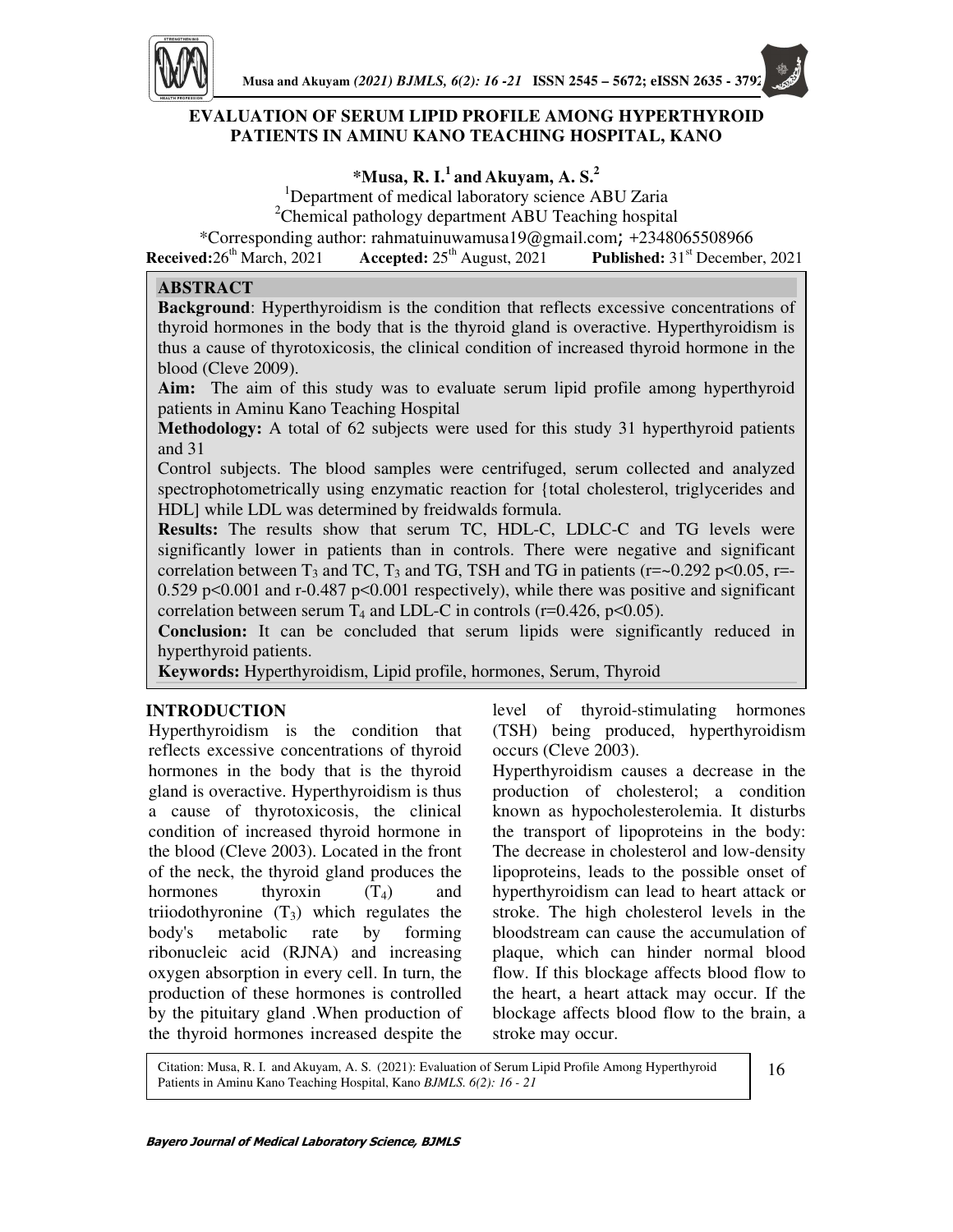Thyroid hormones are essential for the regulation of important processes involved in thermogenesis, energy consumption and many other metabolic processes. Decreased body weight, increased thermogenesis are characteristic features in majority of hyperthyroid patients, lipids increases thermogenesis and regulate body weight (Cleve 2003.)

Lipids commonly known as fats, are heterogonous group of organic substances which are insoluble in water and are soluble in a group of organic solvents. The common fat solvents include chloroform, benzene. Ether and light petroleum. Lipid comprises a large number of diverse chemical substances. The major lipids in human plasma include cholesterol, triglyceride, phospholipids', sphingolipids and non esterifies fatty acid (NEFA). Laboratory methods are generally available to analyze the above mentioned lipids (Ochei *et al.*, 2005)

Cholesterol is a lipid present in cell membrane and the most abundant steroid in human tissues and fluid cholesterol is necessary for the manufacture of bile and for the synthesis of vitamin D and various blood steroid hormones. It is a significant component of the cell membrane.

 Triglycerides are fatty acid esters of glycerol that contain three different fatty acids. The concentration of triglycerides rises after a fatty meal and remains increased for several hours. (Ochei *et al.*, 2005)

 Triglycerides are used in the body mainly to provide energy for different metabolic processes.. The high cholesterol levels in the bloodstream can cause the accumulation of plaque, which can hinder normal blood flow. If this blockageaffects blood flow to the heart, a heart attack may occur. If the blockage affectsblood flow to the heart, a heart attack may occur. If the blockage affects blood flow to the brain, a stroke may occur (Matsubara *et al*., 2000). Thyroid hormones are essential for the regulation of important processes involved in thermogenesis, energy consumption and many other metabolic processes. Decreased body weight, increased thermogenesis are characteristic features in majority of hyperthyroid patients, lipids increases thermogenesis and regulate body weight. The objectives of the study was to estimate lipid profile among hyperthyroid patients and compare the results with the control **(**Matsubara *et al.,* 2000).

## **MATERIALS AND METHODS**

A total of 62 subjects were recruited. These consisted of 31 hyperthymic! patients and thirty (31) apparently healthy subjects (controls)..About 5ml of blood was collected from the subjects using standard technique and carefully transferred into clean specimen bottle. The blood was allowed to clot at room temperature and then centrifuged at 3000 rpm for 5 minute the sera were carefully separated from the red cells using Pasteur pipette into a sample (bijor) bottle, and analyzed for thyroid hormones and lipids. Hettich universal centrifuge D32 (Germany) was used for the spinning of the samples. Beckman coulter Du/520 general purpose (ul/visible) spectrophotometer, (Germany) was used for the measurement of serum thyroid hormones.

### **Inclusion and exclusion criteria**

 Patients who are diagnosed to have hyperthyroidism are included in this study. Apparently healthy individuals who are non-hyperthyroid,non-diabetic patients are included in the study as controls. Patients who are diabetic are excluded from the study and all subjects who decline to give consent were excluded from the study.

#### **Statistical analysis**

The data obtained was analyzed statistically using Microsoft Excel Software. Serum lipid concentrations obtained from hyperthyroid patient was compared with those of the apparently healthy individuals using students t- test.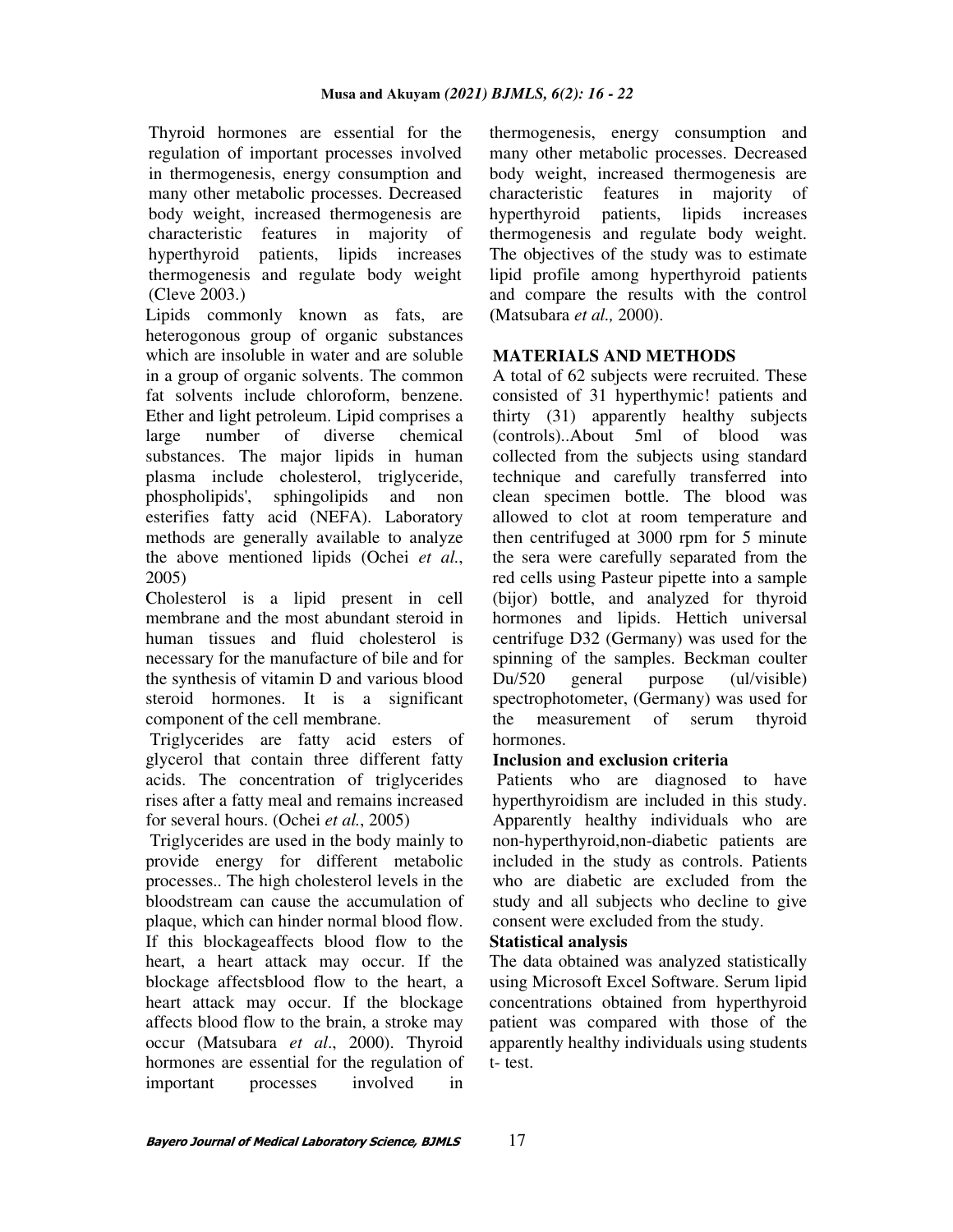Correlations of age with each of serum cholesterol, triglycerides, HDL and LDL were carried out using Pearson's linear correlation analysis. A P-value of equal to or less than 0.05(P<0.05) was considered as statistically significant.

#### **RESULTS**

The results for thyroid hormones and serum lipids were presented in the following tables. Table 1 shows the results of thyroid function tests in patients and controls.

These results shows that serum  $T_3$  and  $T_4$ concentrations were significantly higher in patients (p<.00I) than in controls, while serum TSH concentrations were significantly lower ( $p<0.001$ ) in patients than in controls.

 Table 2 shows the result of serum lipids in patients and controls. There results shows that serum TC,LDL-C and TG were significantly lower ( $p<0.001$ ,  $p<0.02$  and p<0.001respectively) in patients than in controls, while serum concentrations of HDL-C inpatients and controls were not statistically significant  $(p<0.05)$  correlation between serum thyroid hormones and lipids in patients and controls were presented in Tables 3 and 4 respectively.

 Table 4.3 shows the relationship between serum thyroid hormones and lipid in hyperthyroid patients. The results in this table shows that there were negative and significant correlations between  $T_3$  and TC  $r=-0.292, p<0.05$ ,  $T_3$  and TG  $r=-G.529$ , p<0.001, TSH and TG r=-G.487, p<0.001respectively, while there were no significant correlations between  $T_3$  and  $T_3$ and HDL-C,  $T_3$  LDL-C,  $T_4$  and TC and  $T_4$ and LDL-C, T<sub>4</sub>and TG, TSH and TC, TSH and HDL-C and TSH and LDL-C.

 Table 4.4 shows the relationship between serum thyroid hormones and lipids in controls. These results shows that there were no significant correlation between most of the serum thyroid hormones and lipids except that there was positive and significant correlation between serum  $T_4$  and LDL-C  $(r = G.426, p < 0.05)$ 

Table 1: Serum **thyroid** hormones concentrations (mean±SEM) among hyperthyroid patients

| <b>Subjects</b> | n  | $T_3$ (mol/L)                      | $T_4$ (mol/L)        | $TSH$ (mol/L)   |
|-----------------|----|------------------------------------|----------------------|-----------------|
| "Patients"      | 31 | $7.59 \pm 0.43$                    | $342.51 \pm 55.29$ 0 | $44\pm015$      |
| Control         |    | $2.49\pm4.49$                      | $101.27\pm4.49$      | $2.42 \pm 0.19$ |
| p-vaiue         |    | $\leq 0.001 \leq 0.001 \leq 0.001$ |                      |                 |

SEM=standard Error of n=sample size,  $T_3$ =triodothyronine,  $X_4$  Thyroxin, TSH=Thyroid Stimulating Hormone, nmol/L= nanomole per liter

|          |  | Table 2: Serum lipid concentration (mean±SEM) among hyperthyroid patients and |  |  |  |
|----------|--|-------------------------------------------------------------------------------|--|--|--|
| controls |  |                                                                               |  |  |  |

| <b>Subject</b> | n | $TC \, (mmo/L)$ | $HDL-C(mmol/L)$ | $LDL-C (mmol/$ | VTG(mmol/L)     |
|----------------|---|-----------------|-----------------|----------------|-----------------|
| Patients       |   | $3.37\pm 0.14$  | $L04\pm0.03$    | $1.13\pm0.07$  | $0.91 \pm 0.40$ |
| Control        |   | $4.19\pm0.11$   | $1.12\pm0.07$   | $1.92\pm0.16$  | $1.44 \pm 0.11$ |
| p-value        |   | < 0.001         | < 0.005         | < 0.02         | < 0.001         |

n=sample size, TC=Total Cholesterol, HDL=High Density Lipoprotein <sub>5</sub>LDL=Low Density Lipoprotein, TG=Triglyceride, SEM=Standard Error of Mean, mmol/L=milli mole per liter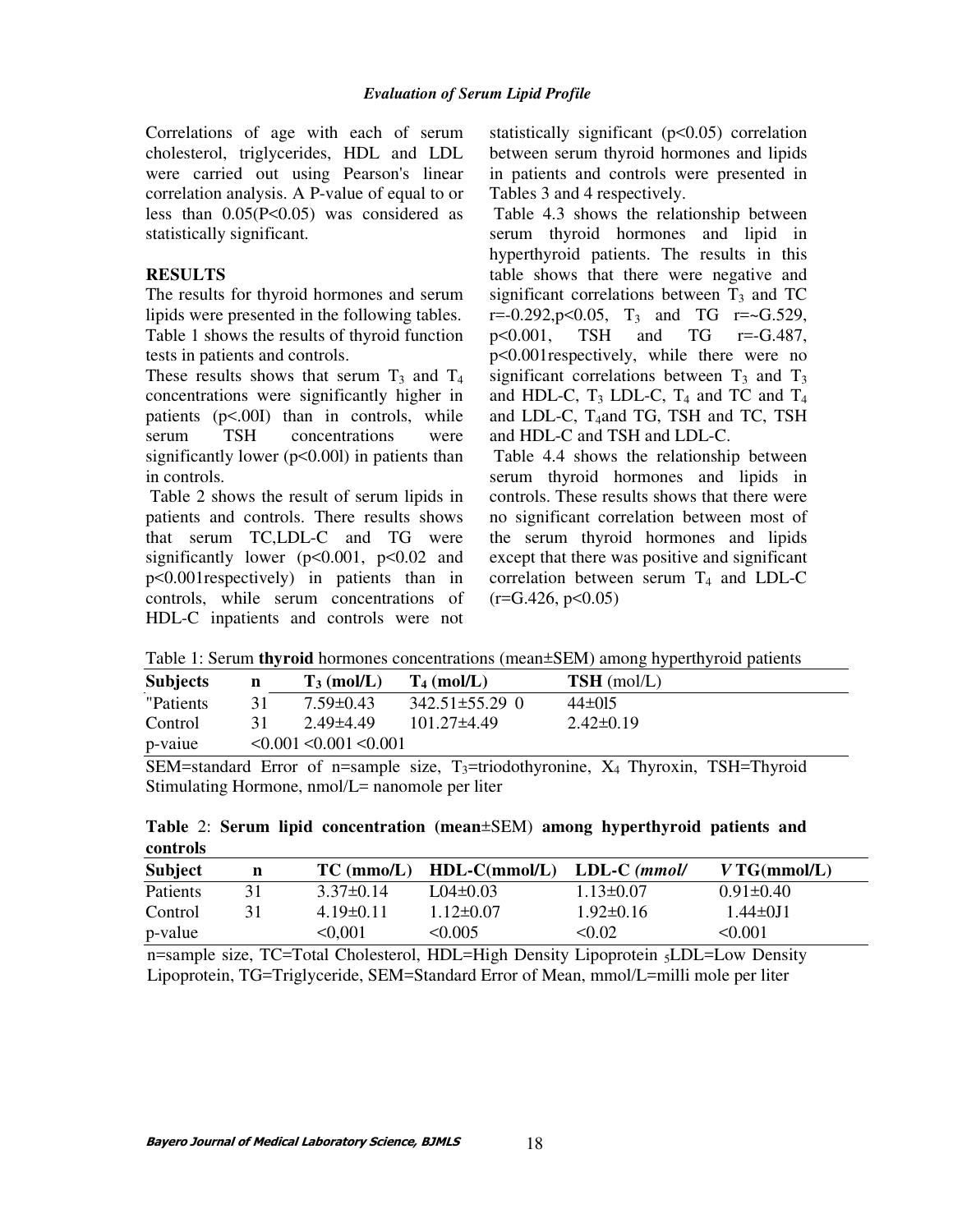| $r$ we see the set of $r$<br>Serum thyroid hormones |              | Serum Lipids (mmol/L) |              |              |  |
|-----------------------------------------------------|--------------|-----------------------|--------------|--------------|--|
| (nmol/L)                                            | ТC           | HDL-C                 | LDL-C        | TG           |  |
| T <sub>3</sub>                                      | $r = -0.292$ | $r = -0.09$           | $r = -0.123$ | $r = -0.529$ |  |
|                                                     | p<0.05       | p > 0.05              | p > 0.05     | P > 0.001    |  |
| T4                                                  | $r = -0.299$ | $r = -0.308$          | $r = -0.357$ | $r = -0.115$ |  |
|                                                     | p > 0.05     | p > 0.05              | p > 0.05     | p > 0.05     |  |
| <b>TSH</b>                                          | $r = -0.251$ | $r = -0.139$          | $r = -0.081$ | $r = -0.487$ |  |
|                                                     | p > 0.05     | p > 0.05              | p > 0.05     | p<0.001      |  |

**Table 3: Relationship between serum thyroid hormones and lipid in hyperthyroid patients** 

T3=Triiodothyronine, T4=Thyroxine, TSH=Thyroid Stimulating Hormone, TC=Total Cholesterol, HDL=High Density Lipoprotein, LDL=Low Density Lipoprotein, TG=Triglyceride P>0.05=statistically not significant P<0.05=statistically significant, mmol/l=Milli mole liter.

**Table 4: Relationship between serum thyroid hormones and lipids in controls.** 

| Serum<br>thyroid  |              | Serum     | lipids<br>LDL-C  | <b>TG</b>    |
|-------------------|--------------|-----------|------------------|--------------|
| hormones (nmol/L) | TC           |           | $(mmol/L) HDL-C$ |              |
| T <sub>3</sub>    | $r=0.157$    | $r=0.061$ | $r=0.148$        | $r = -0.074$ |
|                   | p > 0.05     | p > 0.05  | p > 0.05         | p<0.05       |
| $T_4$             | $r = 0.122$  | $r=0.213$ | $r=0.426$        | $r - 0.213$  |
|                   | p > 0.05     | p > 0.05  | p<0.05           | p > 0.05     |
| <b>TSH</b>        | $r = -0.226$ | $r=0.003$ | $r = 213$        | $r=-.005$    |
|                   | p > 0.05     | p > 0.05  | p > 0.05         | p > 0.05     |

T<sub>3</sub>=Triiodothyronine, T<sub>4</sub>=Thyroxine, TSH-Thyroid Stimulating Hormone, TC=Total Cholesterol, HDL-High Density Lipoprotein, LDL-Low Density lipoprotein, Cholesterol, HDL-High Density Lipoprotein, LDL-Low Density lipoprotein, TG=Triglyceride, P<0.05=Statistically significant, P>0.05=Statistically not significant.

#### **DISCUSSION**

Evaluation of serum lipid profile among hyperthyroid patents was carried in the Department of Chemical Pathology of Aminu Kano Teaching Hospital, Kano using 31 hyperthyroid patients and 31 controls subjects. The findings of this study demonstrate that serum thyroid hormones concentrations were deranged in hyperthyroid patients with marked increase in  $T_3$  and  $T_4$  levels and marked decreased in TSH level as excepted. The results of lipid profile evaluated in the presence study shows that lipids concentrations were markedly reduced in TC and TG concentrations. These therefore demonstrate that there is deranged lipid metabolism in hyperthyroid patients.

Leonhardt *et al* (2008), Ozata *et al (*2008) and Mantzoros et al (2007) have also found that there is abnormal lipid metabolism in hyperthyroid patients. However there is disagreement between the pattern of the result of the present study and those found by the authors mentioned. In this case, this previous study reported that there is study which demonstrates low lipid levels in these patients. The presence study shows that there was negative significant correlation between thyroid hormones and lipids in hyperthyroid patients this therefore demonstrate that as the thyroid hormones levels increases serum lipid concentration decreases.

The finding of low serum lipids concentrations in the presence study could be due to either to decrease lipid synthesis, increase lipid catabolism or increased rate of clearance from circulation caused by excess thyroid hormones concentration in the body.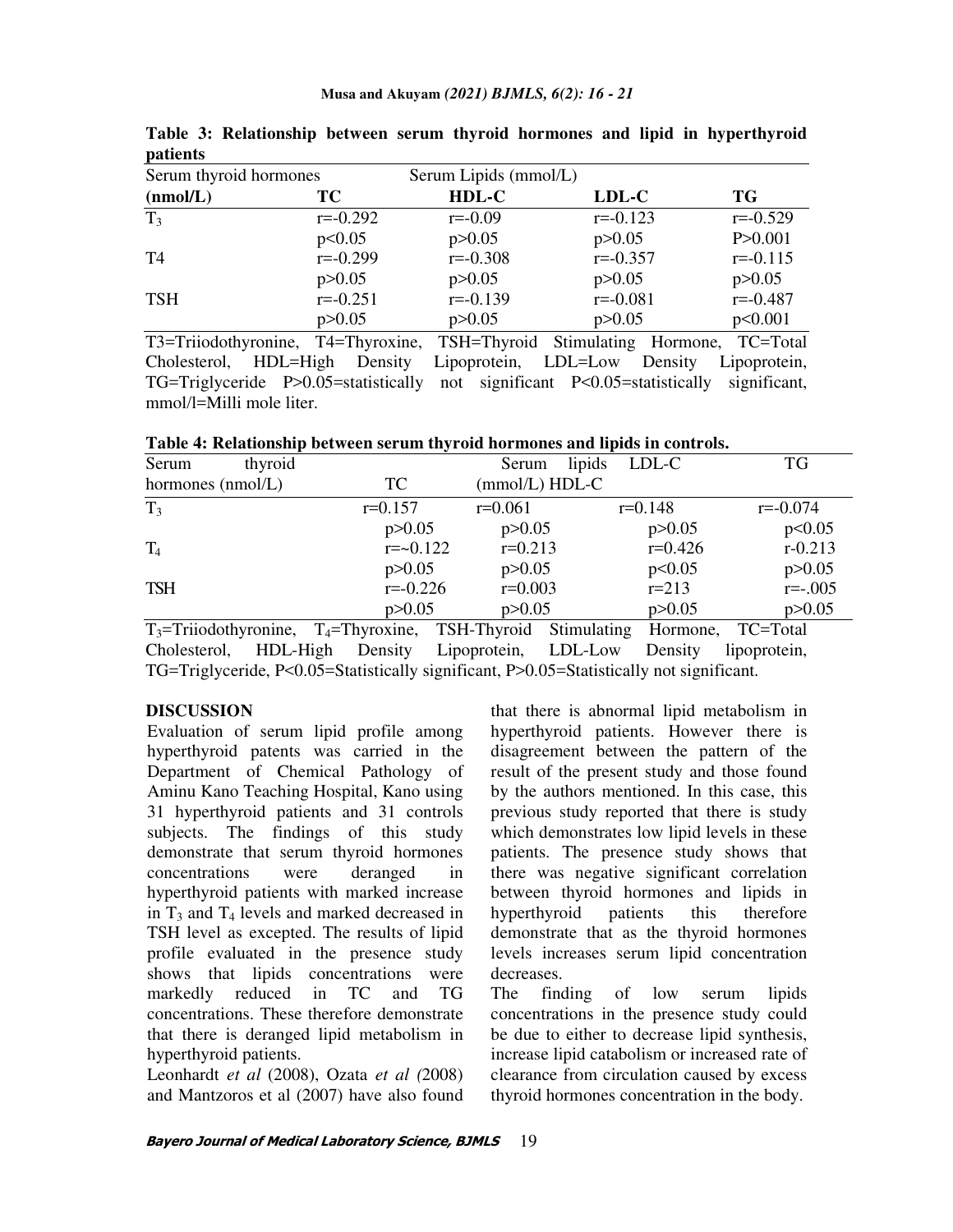This could be supported by the report of Burns et al (2005) who observed that in hyperthyroid patients there are increase fatty acids hydrolysis and uncoupling of energy production from fat stores.

The derangement of serum lipids as observed in the presence and previous study could be due to interaction between thyroid hormone receptors and adipose tissue. (Ebar *et al* 2005) reported the TSH-receptors have been identified in adipose tissue and thus the possibility to it regulating lipid. These authors also stated that  $T_3$  induced alteration in adipocytes sensitivity to catecholamine

### **REFERENCES**

- Burns D, Kumar V. The Endocrine System in Kumar V. Robinsons SI, eds. Basic Pathology. 6th ed.n Philadelpia. 2005;80:1712-16.
- Corbetta S, Englaro P Giambona , *et al.*  Lack of effect of circulating thyroid hormones on serum lipid concentrations Eur J Endocrinol 2016;137:459-63.
- CleveClin, J Mama, hyperthyroidism or thyrotoxicosis. 2009; 76: 30-154 Durrington, P (2003) lipoprotein (a) J.metab 9.791-795
- Eber O, Buchinger W, Linder.w, et.al. the effect of L-propanolol in the treatment of hyperthyroidism clinical endocrinology 2016; 32: 363-72 •
- Eterovic D "thyroid echogenicity predicts outcome of radioiodine therapy in patience with Graves' disease" The journal Endocrinology and metabolism 2007; 92: 9 3547-52
- Esfahani AF, Kakhki VR, Failahi B, et al comparative evaluation of two fixed closes of 185 and 370 MBq 1311, for the treatment of graves' Disease resistant to antithyriod drugs Hellenic journal of Nuclear Mecrain 2005 31:58-61
- Friedewalds, W.T, levy, R.I and Fredrickson, D.S Estimation of the concentration of low density

can give rise to altered serum lipid concentration in hyperthyroid patients.

### **CONCLUSION**

It can be concluded from the observation in this study that:

Serum activities of  $T_3$  and  $T_4$  were significantly higher inpatients than in controls while TSH levels were significantly lower in patients than in controls. Also Serum lipids concentrations were significantly reduced in hyperthyroid patients. Finally there was also a negative and significant correlation between serum thyroid hormones and lipids in hyperthyroid patients.

> lipoprotein cholesterol in plasma without the use of preparative ultracentrifuge clin chem. 2003499- 502

- Geffner DL, Hershman JM Adrenergic blockade for treatment of hyperthyroidism, the American journal of medicine 2000 ;93 10: CI-81
- Goswanii,K and Bandropally. Lipid profile in middle class Bengali population of Kolkata, lnd J of Clin biochemist 2003, 18:1.27-130s)
- J.Ochei,Akolhatkar textbook of medical laboratory sciences theory and practice 2007; 8:189-198.
- Kaplan, . A.Rhona,J,kent, EOpheinbert, et al W Textbook of clinical Chemistry, 4<sup>th</sup> (Ed), William and writing, USA, 2005 p. 193-132Markovic V,
- Leonhardt U, RitzelSchafer G.*et al.* Serum lipids levels in hypo and hyperthyroidism. J Endocrinol2008;157:75-9.
- SVIantzoros CS, Rosen H, Greenspan S, *et* a/.Short-term hyperthyroidism has no effect on leptin levels in man. J Clin Endocrinol Metab.2007;82:1632-34.
- Matsubara M,Yoshizawa J, Morioka T.et al Serum leptin and lipids in patients with thyroid dysfuntion.J A therosclerThromb 2000;7:50-4.

**Bayero Journal of Medical Laboratory Science, BJMLS**  20